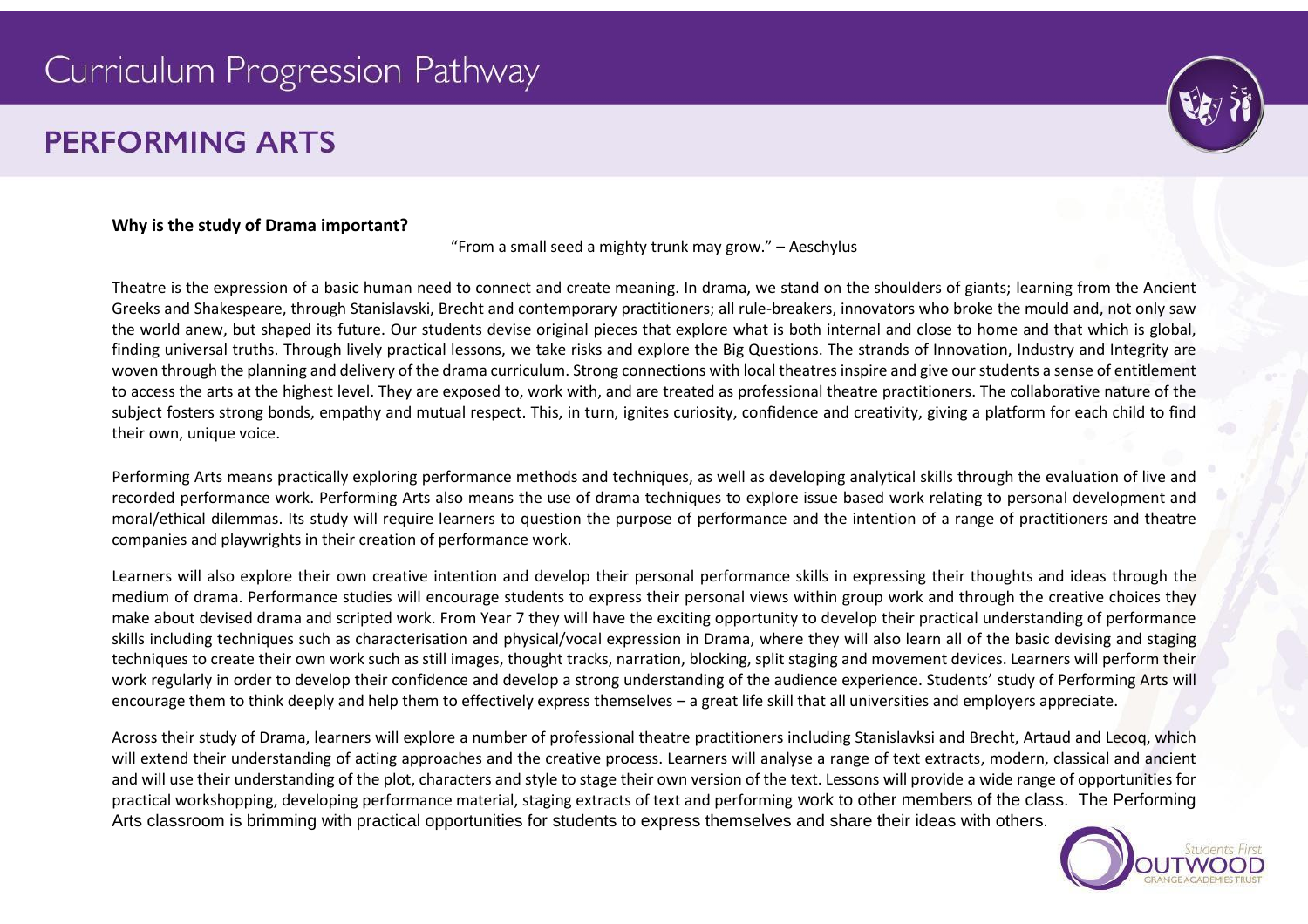*Big Questions such as* why people create performance and the intended impact on their audience will be considered through study of this subject. Learners will develop their understanding of how performance has changed over the centuries and consider the reason why this might be. Study of Performing Arts will encourage learners to question the purpose of performance through the analysis of ground-breaking performance companies such as 'Frantic Assembly' and 'Splendid Productions'. Learners will explore playwrights that have a very clear intention for their work such as John Godber, who uses his scripted texts to explore current issues such as class and disadvantage. Students will extend their understanding of how playwrights may use their work to make social comments, such as can be seen in 'Blood Brothers' by Willy Russell. Exploration of these key concepts will have a practical focus, which will allow students to develop their own practical skills at the same time. Learners will practically explore the techniques of companies such as 'Frantic Assembly', and apply performance techniques in a range of scripted and devising tasks.

#### **What students will know and understand from their study of Performing Arts**

# **What skills will the study of Performing Arts teach?**

As a citizen in this world, students need to know how to work collaboratively with other people, express their personal views, understand their view of others, and communicate clearly. Performing Arts provides a framework for understanding people through the analysis of characters, playwrights and live performance work; as well as the opportunity to work collaboratively to create work that will express their own ideas.

# **Drama will teach students to…**

- Apply physical and vocal skills to communicate a character
- Analyse the effectiveness of your own use of body language and vocal expression
- Express your ideas within a group during collaborative creative tasks
- Develop physical control through the development of performance work
- Speak clearly to an audience of people
- Communicate ideas through the application of drama techniques

# **What will learners know and understand from their study of Performance?**

- Playwrights have an intention for their work and there is often a political or social meaning within the work.
- There are many different styles of theatre that have been developed with different approaches and intentions
- Theatre practitioners have developed a range of different approaches to match the intention of their work
- The importance of considering your audience in the creation of performance work
- To articulate the aspects of a piece of performance that they like/dislike and why
- Understand the response from your audience and adapt their work to increase the clarity and effectiveness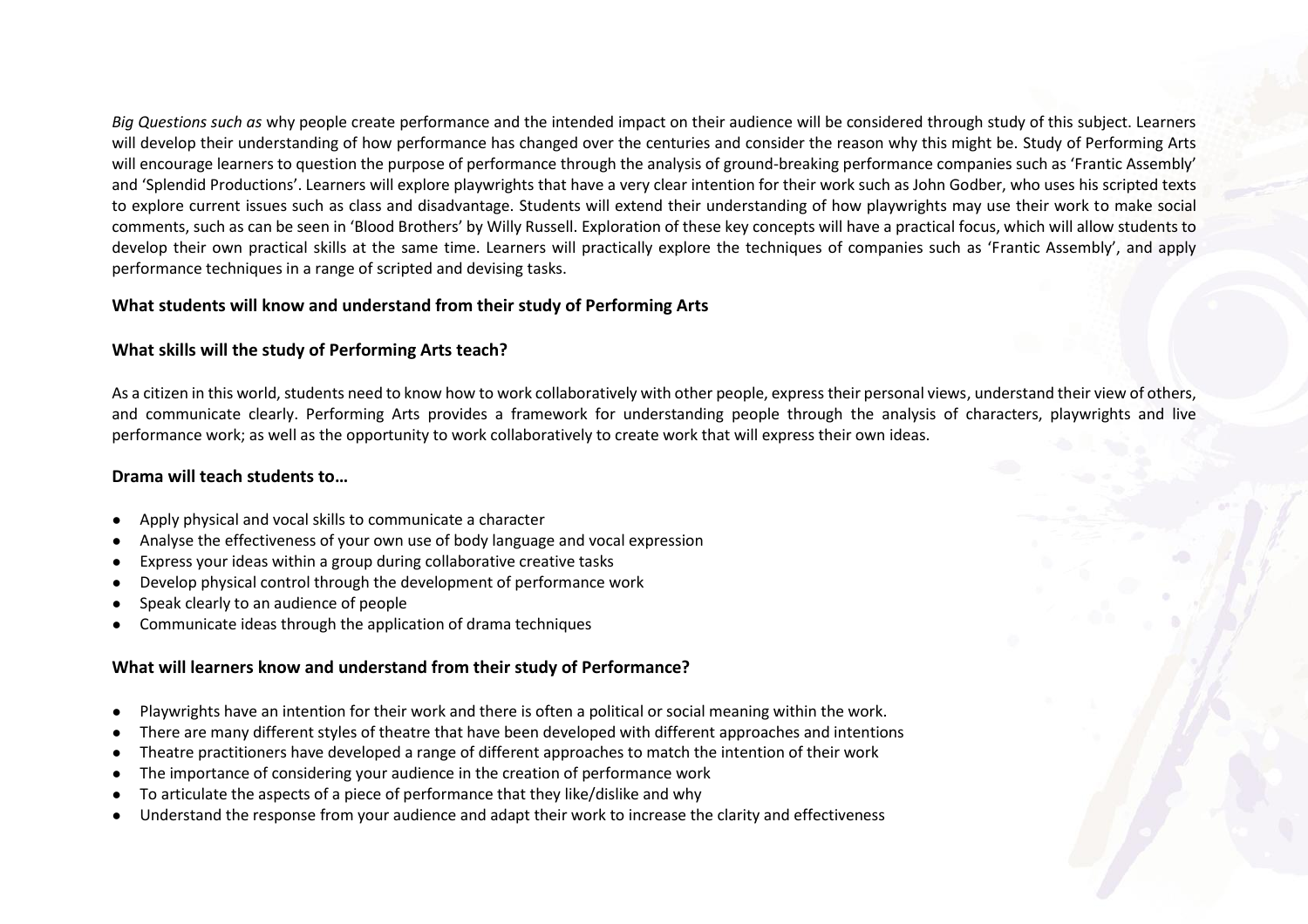#### **Curriculum Guidelines**

- Shakespeare- All students studying Drama are exposed to a minimum of two Shakespeare texts; Macbeth in Y7, Romeo and Juliet in Y8, including the plot, language characters and cultural context. Further exploration occurs in Component 1 of the BTEC course in Y9.
- Genre/Style- All students are exposed to numerous genres/styles within their Performing Arts curriculum. For example, Melodrama, Commedia dell'arte, Physical Theatre and Naturalism. They develop a practical understanding of the genre, as well as the historical context and key practitioners.
- Contemporary Practitioners In Drama, all learners explore the work of numerous contemporary playwrights, for example, Willy Russell, John Godber, Roald Dahl and David Calcutt. Learners understand the intention of the playwright, the genre of the piece, and have the opportunity to use blocking skills to stage extracts.
- Creating All learners are given the opportunity to use devising skills in creating their own work. They are clear about their intentions for their work and evaluate the success.
- Professional Work- All learners are exposed to numerous pieces of professional work. (for example, to a number of different interpretations of scenes from Macbeth, including Splendid Productions' Brechtian version. They are given the opportunity to view the work and carry out activities to allow them to analyse the intention and success of the piece.

|                 | YEAR <sub>7</sub>                | YEAR <sub>8</sub>             | YEAR 9                                     | <b>BTEC Year 1</b>         | <b>BTEC Year 2</b>                               |
|-----------------|----------------------------------|-------------------------------|--------------------------------------------|----------------------------|--------------------------------------------------|
| Autu            | <b>SKILLS</b>                    | <b>SKILLS</b>                 | Students who have n ot                     | <b>INTRODUCTION TO THE</b> | COMPONENT 2: DEVELOPING SKILLS                   |
| mn <sub>1</sub> | Introduction to Drama Skills     | Development of drama skills   | chosen drama or music as                   | <b>BTEC TECH AWARD</b>     | <b>AND TECHNIQUES IN THE</b>                     |
|                 | including still images, thought  | and confidence through        | their specialism will student              | <b>PERFORMING ARTS</b>     | <b>PERFORMING ARTS</b> A: Develop                |
|                 | tracks, devising techniques and  | theatre games and             | music and drama on                         | <b>COURSE.</b>             | skills and techniques for a                      |
|                 | characterisation.                | immediate improvisation.      | rotation each half term.                   |                            | performance B: Apply skills and                  |
|                 |                                  | Exploration of the classic    | <b>Pre-BTEC Skills-based</b>               |                            | techniques in rehearsal and                      |
|                 | <b>SILENT MOVIES</b>             | structure of a play, and      | Unit: Physical, vocal and                  | Skills development;        | performance. C: Review own                       |
|                 | Development of mime and          | devising.                     | analytical work.                           | working as a               | development and performance.                     |
|                 | physical skills using examples   |                               |                                            | company;                   |                                                  |
|                 | of slapstick comedy such as      | <b>PHYSICAL THEATRE</b>       | DNA- scripted work,                        | introduction of            | Students are given the choice of                 |
|                 | Charlie Chaplin and The          | Introduction to the style and | naturalism.                                |                            | IGNITE cards; theatre developing a naturalistic, |
|                 | Marks Brothers as a starting     | approaches within the         |                                            | visits.                    | Shakespearean, Brechtian or Musical              |
|                 | point. Use of music (Scott       | genre. Exposure to the work   |                                            | Workshops on:              | Theatre script.                                  |
|                 | Joplin) to create atmosphere     | of Frantic Assembly and       |                                            | improvisation,             |                                                  |
|                 | and enhance the <b>mood</b> of a | developing skills through the |                                            | devising, masks,           |                                                  |
|                 |                                  |                               | <b>Brecht's Epic Theatre -</b><br>Macbeth. |                            |                                                  |

#### **PERFORMING ARTS CURRICULUM PROGRESSION PATHWAY AT OUTWOOD ACADEMY CITY**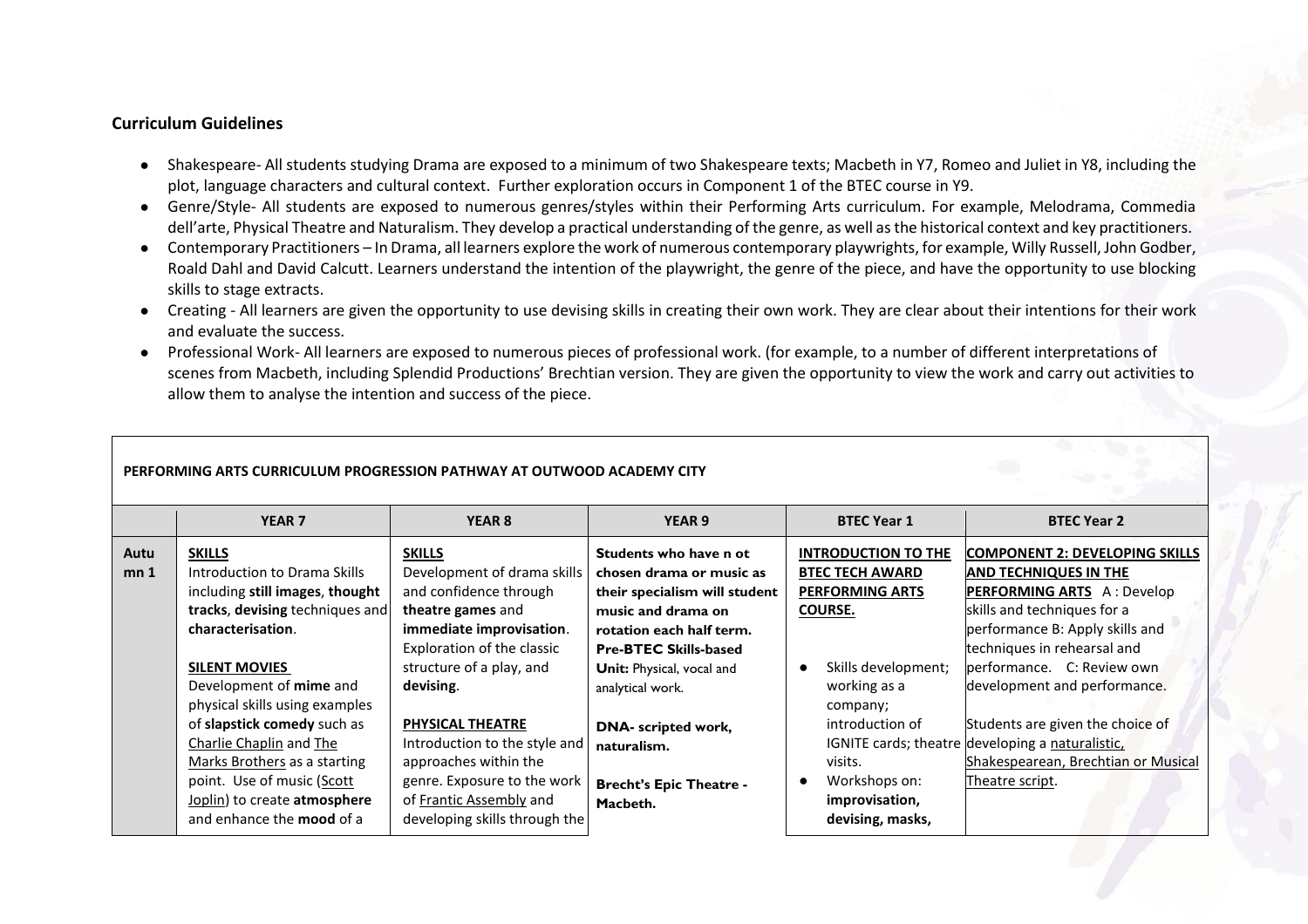|                         | scene. Assessment: a piece of<br>mime 'The Escape'.                                                                                                                                                                                                                                                                                                                                | key exercises they use to<br>devise their work (e.g.<br>Round by Through, Clear,<br>lifts and balances)<br>Opportunity to apply the<br>skills in a devising task based<br>around Chair Duets. Physical<br>theatre interpretation of the<br>traditional fairy tale Little<br>Red Riding Hood. | Watching professional<br>repertoire: Students will be<br>introduced to theatre<br>company- Splendid Productions<br>(who use Brechtian techniques).<br>This will be contrasted with<br>other theatre companies'<br>interpretations of the play.<br>Students will learn and apply<br>Brechtian techniques to break<br>the fourth wall (direct address,<br>multi-role, placards etc.)<br>through text and devised work.<br>In addition to exposure to<br>productions at the RSC and<br>The Globe Theatre, students<br>will revisit traditional<br>interpretations of Macbeth<br>studied in Y7, where the<br>themes of the supernatural<br>were explored. This will link to<br>future study, when students will<br>be studying the play in KS4<br>English. | puppetry and<br>monologues. Re-<br>visiting Greek<br>theatre and<br>melodrama.<br>Workshop focusing<br>$\bullet$<br>on how to assess<br>drama (peer and<br>self).                                                                                            | Workshops to explore the<br>$\bullet$<br>application of the conventions<br>of the style they have selected<br><b>Casting roles</b><br>$\bullet$<br>Line learning techniques<br>$\bullet$<br><b>Interpreting characters</b><br>through:<br>Vocal workshops<br>$\bullet$<br>Physical workshops<br>$\bullet$<br>Interpretative workshops<br><b>Rehearsals</b><br><b>Technical rehearsal</b><br><b>Dress rehearsal</b><br>Performance in front of an<br>invited audience of Y9 drama<br>students, parents, carers and<br>teachers.<br>Written or filmed analysis of<br>workshops, rehearsals and final<br>performance, focusing on<br>strengths, areas for<br>development and target-<br>setting. |
|-------------------------|------------------------------------------------------------------------------------------------------------------------------------------------------------------------------------------------------------------------------------------------------------------------------------------------------------------------------------------------------------------------------------|----------------------------------------------------------------------------------------------------------------------------------------------------------------------------------------------------------------------------------------------------------------------------------------------|--------------------------------------------------------------------------------------------------------------------------------------------------------------------------------------------------------------------------------------------------------------------------------------------------------------------------------------------------------------------------------------------------------------------------------------------------------------------------------------------------------------------------------------------------------------------------------------------------------------------------------------------------------------------------------------------------------------------------------------------------------|--------------------------------------------------------------------------------------------------------------------------------------------------------------------------------------------------------------------------------------------------------------|-----------------------------------------------------------------------------------------------------------------------------------------------------------------------------------------------------------------------------------------------------------------------------------------------------------------------------------------------------------------------------------------------------------------------------------------------------------------------------------------------------------------------------------------------------------------------------------------------------------------------------------------------------------------------------------------------|
| Autu<br>mn <sub>2</sub> | <b>GREEK THEATRE</b><br>Understanding of the style and<br>historical context of Greek<br>Theatre. Exploration of key<br>story-telling techniques such as<br>choral speaking and gesture.<br>Introduction of Whoosh<br>technique. Response to picture<br>stimulus (Jean Cocteau's<br>Antigone). Application of key<br>skills e.g. tableau, thought<br>tracking to the Ancient Greek | <b>MELODRAMA</b><br>Understanding of the<br>conventions of the genre,<br>history of the style.<br>Introduction to play Maria<br>Marten: The Murder in the<br>Red Barn. Exploration of<br>tropes of melodrama (e.g.<br>use of stock characters;<br>speaking an 'aside';<br>exaggeration) and  |                                                                                                                                                                                                                                                                                                                                                                                                                                                                                                                                                                                                                                                                                                                                                        | <b>COMPONENT 1:</b><br><b>EXPLORING THE</b><br><b>PERFORMING</b><br><b>ARTS</b><br>A: Examine professional<br>practitioners' performance<br><b>B</b> : Explore<br>interrelationships between<br>constituent features of<br>existing performance<br>material. |                                                                                                                                                                                                                                                                                                                                                                                                                                                                                                                                                                                                                                                                                               |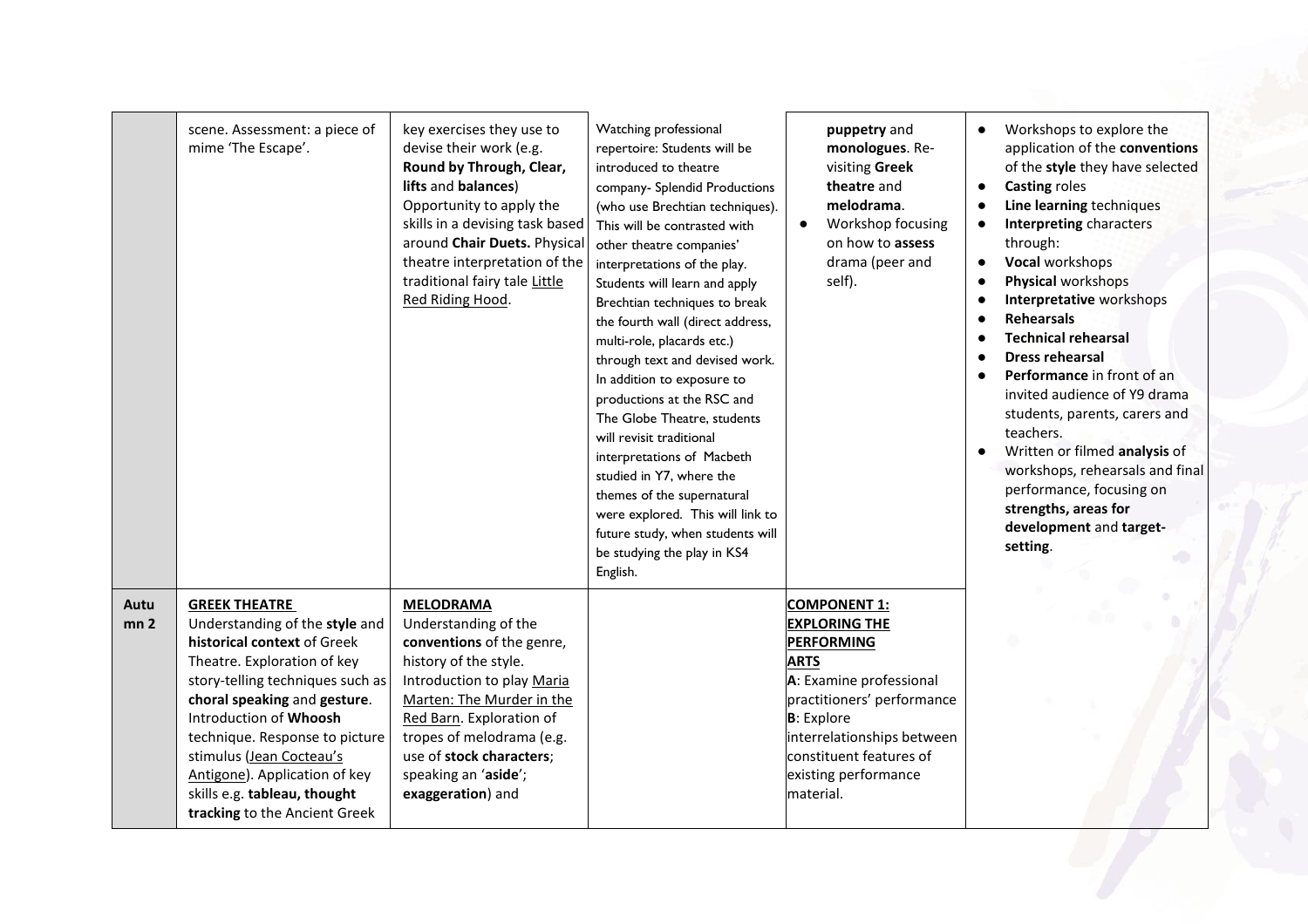| myths Pandora's Box; an<br>extract of Antigone by<br>Sophocles; the story of Icarus<br>and Daedalus. | application of techniques to<br>a 'Heroes and Villains' script.<br>AO2 AO3 AO4 AO5 AO6<br>AOY AO8 AO9 SMSC<br><b>ROMEO AND JULIET:</b><br>Shakespeare<br>Focusing on the plot, use of<br>prologue, and<br>Shakespearean<br>language. Exploration of<br>status relationships using<br>tableau and proxemics. Use<br>of stage combat techniques<br>(safety rules, knap, punch,<br>slap, kick) to explore the<br>conflict between the<br>Montagues and Capulets. | 1a) Naturalism and<br>Stanislavski<br>Student research and<br>participate in<br>workshops exploring<br>how to create<br>naturalistic,<br>authentic characters.<br>Practical exploration<br>$\bullet$<br>of Stanislavski's style:<br><b>Magic If, Relaxation,</b><br><b>Observation, Given</b><br><b>Circumstances, Sense</b><br>and Emotion<br>Memory etc.<br>1b) Analysis of live<br>performance:<br>'Frankenstein' Directed<br>by Danny Boyle (National<br>Theatre On Demand). |  |
|------------------------------------------------------------------------------------------------------|---------------------------------------------------------------------------------------------------------------------------------------------------------------------------------------------------------------------------------------------------------------------------------------------------------------------------------------------------------------------------------------------------------------------------------------------------------------|----------------------------------------------------------------------------------------------------------------------------------------------------------------------------------------------------------------------------------------------------------------------------------------------------------------------------------------------------------------------------------------------------------------------------------------------------------------------------------|--|
|                                                                                                      |                                                                                                                                                                                                                                                                                                                                                                                                                                                               | Analysis of live<br>$\bullet$<br>performance of<br>'Frankenstein' (the<br>version with<br><b>Benedict</b><br>Cumberbatch as the<br>creature and Jonny<br>Lee Miller as<br>Frankenstein),                                                                                                                                                                                                                                                                                         |  |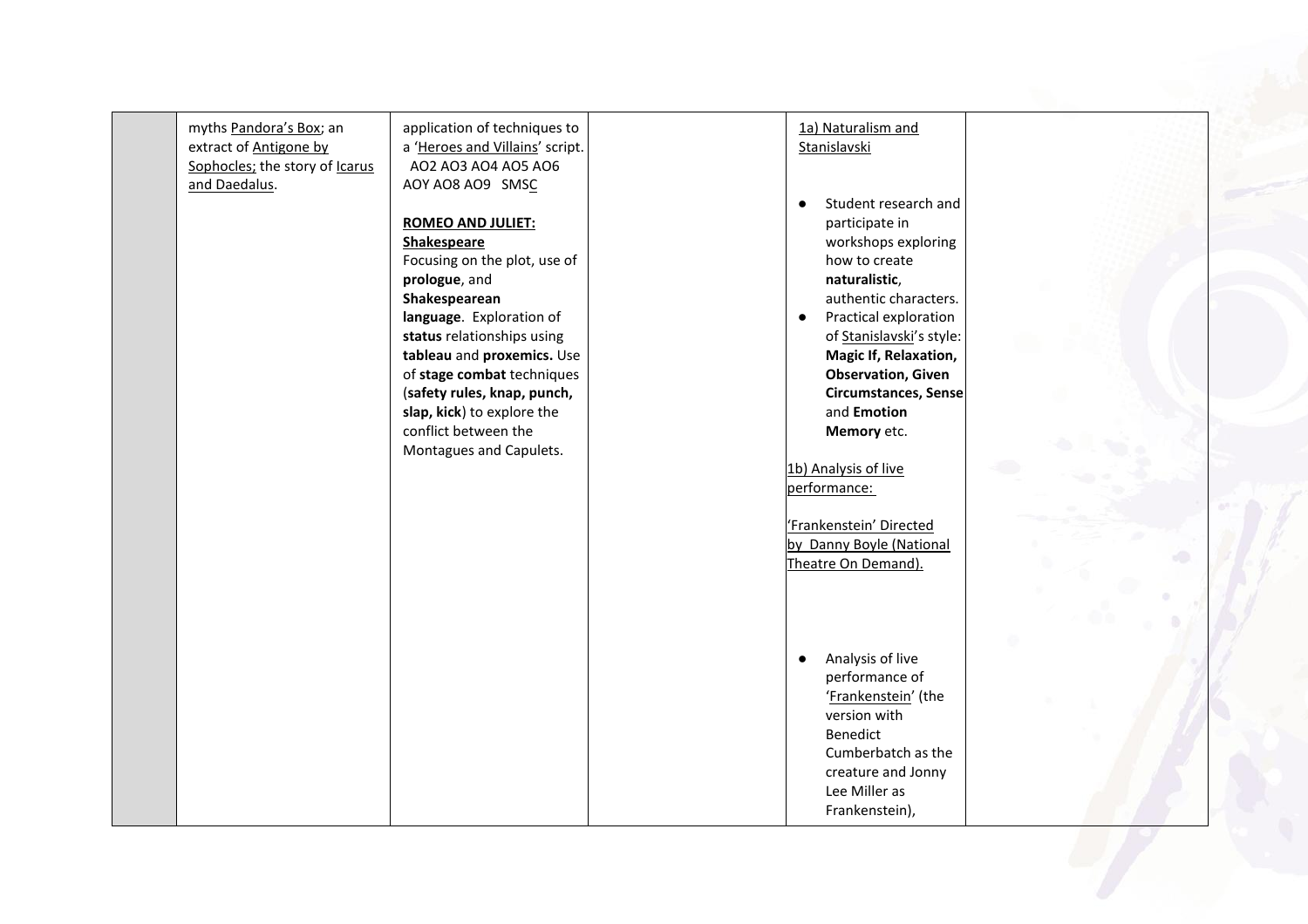| <b>Spring</b><br>$\mathbf{1}$ | <b>SCRIPT</b><br>The Terrible Fate of Humpty<br>Dumpty: David Calcutt<br>Exploration of bullying issues.<br>How to apply physical and<br>vocal techniques to a piece of<br>text. Opportunity to learn and<br>communicate a section of text.<br>Develop skills in performing to<br>an audience. Use of techniques<br>such as conscience alley and<br>split stage. Intro to abstract<br>style using Picasso's Guernica<br>and Artaud's Theatre of the<br>Absurd. | <b>HORROR</b><br>An exploration of how to<br>create tension and suspense<br>on the stage. Examples given<br>of horror and gothic horror<br>styles through pictorial<br>stimuli; film clips Hitchcock's<br>The Birds, The Wicker Man;<br>novel extracts Don't Look<br>Now, urban myths, The<br>Tower by Marghanita Laski<br>and how to adapt these for<br>the stage. Specific focus on<br>facial expressions, gesture,<br>body language and pauses.<br>Mask, makeup and lighting<br>workshops. |  | director.<br>$\bullet$<br>workshops.<br>analysis of how<br>Stanislavski's<br>work to ensure<br>truthful. | including intentions<br>of the work, roles<br>and responsibilities<br>of the actors and<br>Practical application<br>of Stanislavski's<br>techniques to the<br>Philip Pullman text<br>'Frankenstein' in<br>Written and filmed<br>techniques can be<br>applied to scripted<br>characterisation is | <b>COMPONENT 3: RESPONDING TO A</b><br><b>BRIEF</b><br>A: Developing ideas in response to a<br>brief B: Selecting and developing<br>skills and techniques for a<br>performance.<br>Learners will respond to the brief, set<br>by the exam board in late January.<br>They will work as part of a company,<br>contributing to a workshop<br>performance as either a performer or<br>designer in response to the given<br>brief. Workshops will be relevant to<br>the specifics of the brief, but will<br>include:<br>Exploration of style<br>Development of character<br>Appealing to your<br>audience. |  |
|-------------------------------|----------------------------------------------------------------------------------------------------------------------------------------------------------------------------------------------------------------------------------------------------------------------------------------------------------------------------------------------------------------------------------------------------------------------------------------------------------------|-----------------------------------------------------------------------------------------------------------------------------------------------------------------------------------------------------------------------------------------------------------------------------------------------------------------------------------------------------------------------------------------------------------------------------------------------------------------------------------------------|--|----------------------------------------------------------------------------------------------------------|-------------------------------------------------------------------------------------------------------------------------------------------------------------------------------------------------------------------------------------------------------------------------------------------------|-------------------------------------------------------------------------------------------------------------------------------------------------------------------------------------------------------------------------------------------------------------------------------------------------------------------------------------------------------------------------------------------------------------------------------------------------------------------------------------------------------------------------------------------------------------------------------------------------------|--|
|-------------------------------|----------------------------------------------------------------------------------------------------------------------------------------------------------------------------------------------------------------------------------------------------------------------------------------------------------------------------------------------------------------------------------------------------------------------------------------------------------------|-----------------------------------------------------------------------------------------------------------------------------------------------------------------------------------------------------------------------------------------------------------------------------------------------------------------------------------------------------------------------------------------------------------------------------------------------------------------------------------------------|--|----------------------------------------------------------------------------------------------------------|-------------------------------------------------------------------------------------------------------------------------------------------------------------------------------------------------------------------------------------------------------------------------------------------------|-------------------------------------------------------------------------------------------------------------------------------------------------------------------------------------------------------------------------------------------------------------------------------------------------------------------------------------------------------------------------------------------------------------------------------------------------------------------------------------------------------------------------------------------------------------------------------------------------------|--|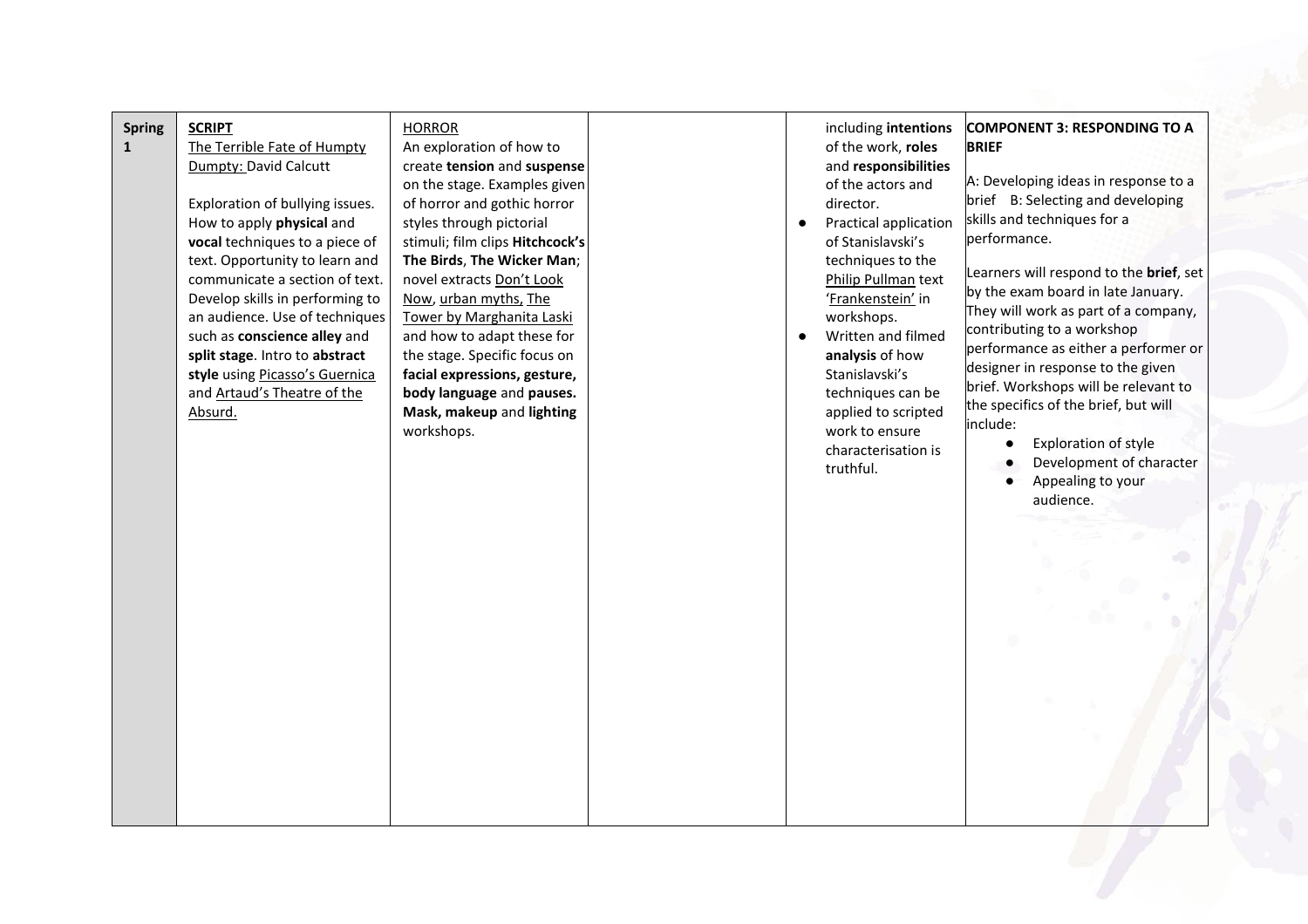| <b>Spring</b>  | <b>EVACUEES</b>                                              | <b>ISSUES-BASED THEATRE:</b>          | COMPONENT 1b)                   |  |
|----------------|--------------------------------------------------------------|---------------------------------------|---------------------------------|--|
| $\overline{2}$ | Using historical sources                                     | <b>MISCARRIAGE OF JUSTICE</b>         | For Current Y9 (YOL 2022)       |  |
|                | (photos, evacuee accounts) as                                | Using extracts from the film          |                                 |  |
|                | stimulus, to explore empathy                                 | Let Him Have It, newspaper            | <b>MACBETH: SHAKESPEARE</b>     |  |
|                | and create short                                             | extracts and letters, an              |                                 |  |
|                | improvisations. Use of                                       | introduction to issue-based           | (Still to be finalised, as this |  |
|                | techniques including still                                   | theatre to explore the case of        | will replace the Godber         |  |
|                | images, thought tracks,                                      | Derek Bentley. Use of                 | unit, see below*, for 2020.)    |  |
|                | movement, narration and sub- techniques including role-play, |                                       | Workshops will include          |  |
|                | text to explore the topic of                                 | split-stage, verbatim theatre,        | an exploration of the           |  |
|                | WW2 evacuees. Use Goodnight status, narration and            |                                       | conventions of                  |  |
|                | Mr. Tom (film and novel                                      | monologues to explore the             | traditional Elizabethan         |  |
|                | extracts) to develop                                         | scenario. Explore motivation          | theatre                         |  |
|                | naturalistic acting techniques                               | and intention through                 | Develop understanding           |  |
|                | through the use of                                           | interpretation of lines e.g.          | and delivery of                 |  |
|                | Stanislavski's techniques to                                 | what did Derek mean when he           | Shakespearean                   |  |
|                | create dramatic scenes with                                  | said,' Let him have it, Chris.'?      | language (e.g. speaking         |  |
|                | believable emotions.                                         |                                       | iambic pentameter,              |  |
|                |                                                              | <b>SCRIPT: ERNIE'S INCREDIBLE</b>     | blank verse, prose)             |  |
|                |                                                              | <b>ILLUCINATIONS</b>                  | Explore how scenes              |  |
|                |                                                              | Techniques for line learning,         | from the play can be            |  |
|                |                                                              | and <b>performing</b> script extracts | re-interpreted for              |  |
|                |                                                              | for an audience. Teacher in           | audiences in the                |  |
|                |                                                              | <b>Role and whole class</b>           | Twenty-First Century.           |  |
|                |                                                              | improvisation. Analysis of use        | In early 2020,                  |  |
|                |                                                              | of techniques including               | workshops will include          |  |
|                |                                                              | thought-tracking and comic            | a performance of                |  |
|                |                                                              | timing. Devising extra fantasy        | Coriolanus with an              |  |
|                |                                                              | scene using structure and style       | <b>Experience Day at The</b>    |  |
|                |                                                              | of the playwright, Alan               | Crucible Theatre,               |  |
|                |                                                              | Aykbourn.                             | Sheffield.                      |  |
|                |                                                              |                                       |                                 |  |
|                |                                                              |                                       | Analysis of live                |  |
|                |                                                              |                                       | performance                     |  |
|                |                                                              |                                       | RSC's Macbeth 2018 Dir.         |  |
|                |                                                              |                                       | Polly Findlay (DVD)             |  |
|                |                                                              |                                       |                                 |  |
|                |                                                              |                                       |                                 |  |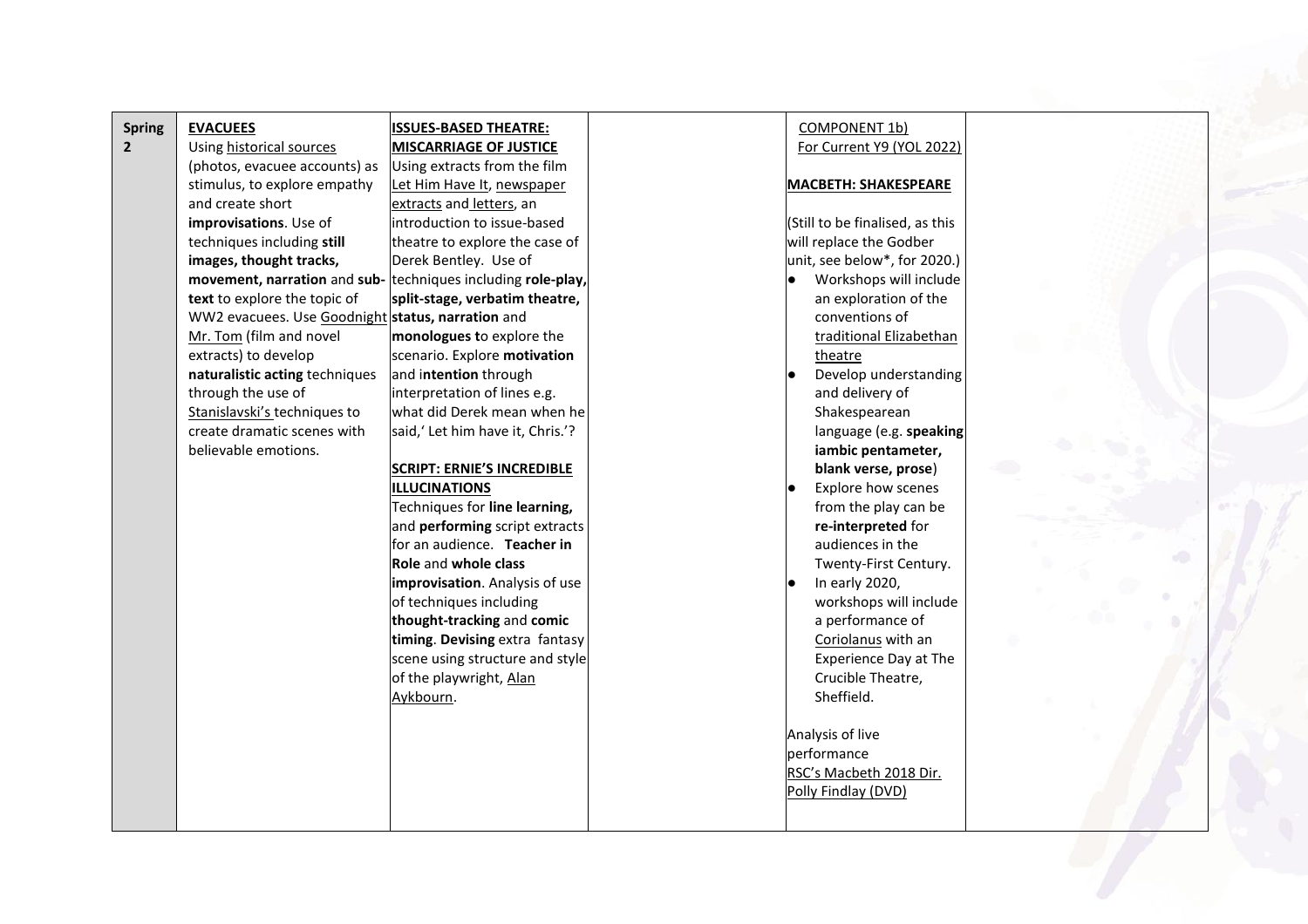|  |  | Exploration of the<br>$\bullet$<br>RSC's performance<br>of Macbeth,<br>including intentions<br>of the work, roles<br>and responsibilities<br>of the actors and<br>director.<br>Analysis of how the<br>$\bullet$<br>play has been<br>modernised for new<br>audiences. (e.g.<br>digital countdown to<br>represent theme of<br>passing of<br>time/witches as<br>children/non-<br>naturalistic set/<br>modern dress) |  |
|--|--|------------------------------------------------------------------------------------------------------------------------------------------------------------------------------------------------------------------------------------------------------------------------------------------------------------------------------------------------------------------------------------------------------------------|--|
|  |  |                                                                                                                                                                                                                                                                                                                                                                                                                  |  |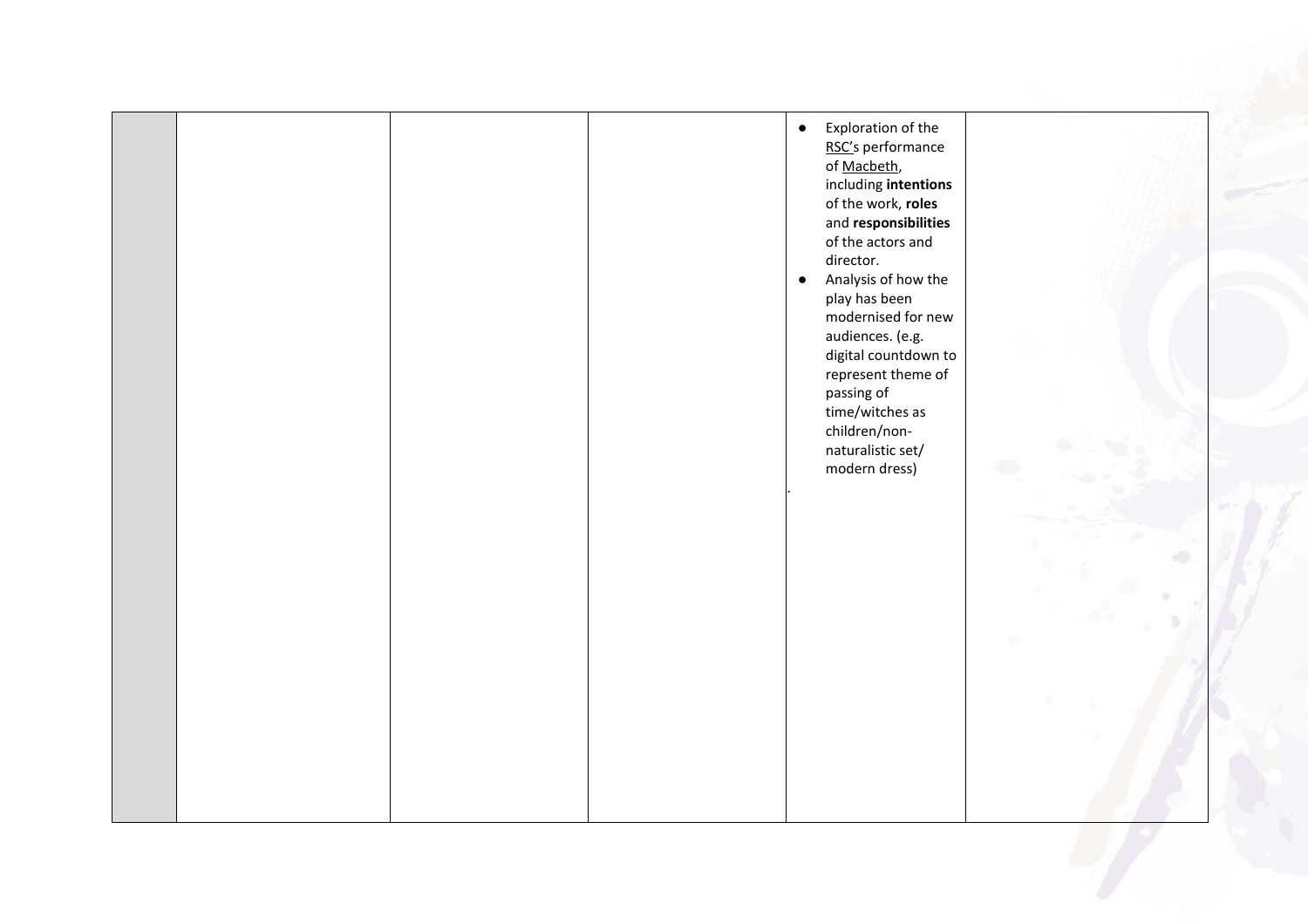| <b>Summ</b>     | <b>MACBETH: SHAKESPEARE</b>      | <b>COMEDY 1</b>                    |
|-----------------|----------------------------------|------------------------------------|
| er <sub>1</sub> | Focusing on the plot and         | Exploration of traditional         |
|                 | characterisation. Explore        | Commedia dell'arte theatre         |
|                 | historical context and           | characters and conventions.        |
|                 | character motivation through     | Developing interpretations         |
|                 | looking at Macbeth and Lady      | of stock characters, creating      |
|                 | Macbeth. Exploration of          | a lazzi using versions of          |
|                 | different interpretations of the | Zanni and Pantalone                |
|                 | witches' scenes, using           | characters.                        |
|                 | imagination and creativity. Use  |                                    |
|                 | of voice and movement to         | <b>SLAPSTICK</b>                   |
|                 | create mood and atmosphere       | Development of slapstick           |
|                 | in ceremony and ritual.          | comedy using Laurel and            |
|                 | Stimulus: script extracts, clips | Hardy as inspiration.              |
|                 | from Polanski's film and stage   | <b>Exploration of conventions</b>  |
|                 | versions from The National       | (misdirection, exaggeration,       |
|                 | Theatre and RSC.                 | pratfalls etc.) to create own      |
|                 |                                  | slapstick routines.                |
|                 |                                  |                                    |
|                 |                                  | <b>COMEDY SCRIPT</b>               |
|                 |                                  | Practical exploration of           |
|                 |                                  | characterisation and staging       |
|                 |                                  | of extracts from Blood             |
|                 |                                  | Brothers. Knowledge of the         |
|                 |                                  | plot, social context and           |
|                 |                                  | intentions of the                  |
|                 |                                  | playwright., Willy Russell.        |
|                 |                                  | Script extracts and clips from     |
|                 |                                  | <b>Bill Kenwright's production</b> |
|                 |                                  | shared.                            |
|                 |                                  | Mickey's monologue:                |
|                 |                                  | Analysis and application of        |
|                 |                                  | voice (pace, tone, volume,         |
|                 |                                  | emphasis, pauses and               |
|                 |                                  | accent) for comic effect.          |
|                 |                                  | Vocal and physical skills:         |
|                 |                                  | How to create a believable 7       |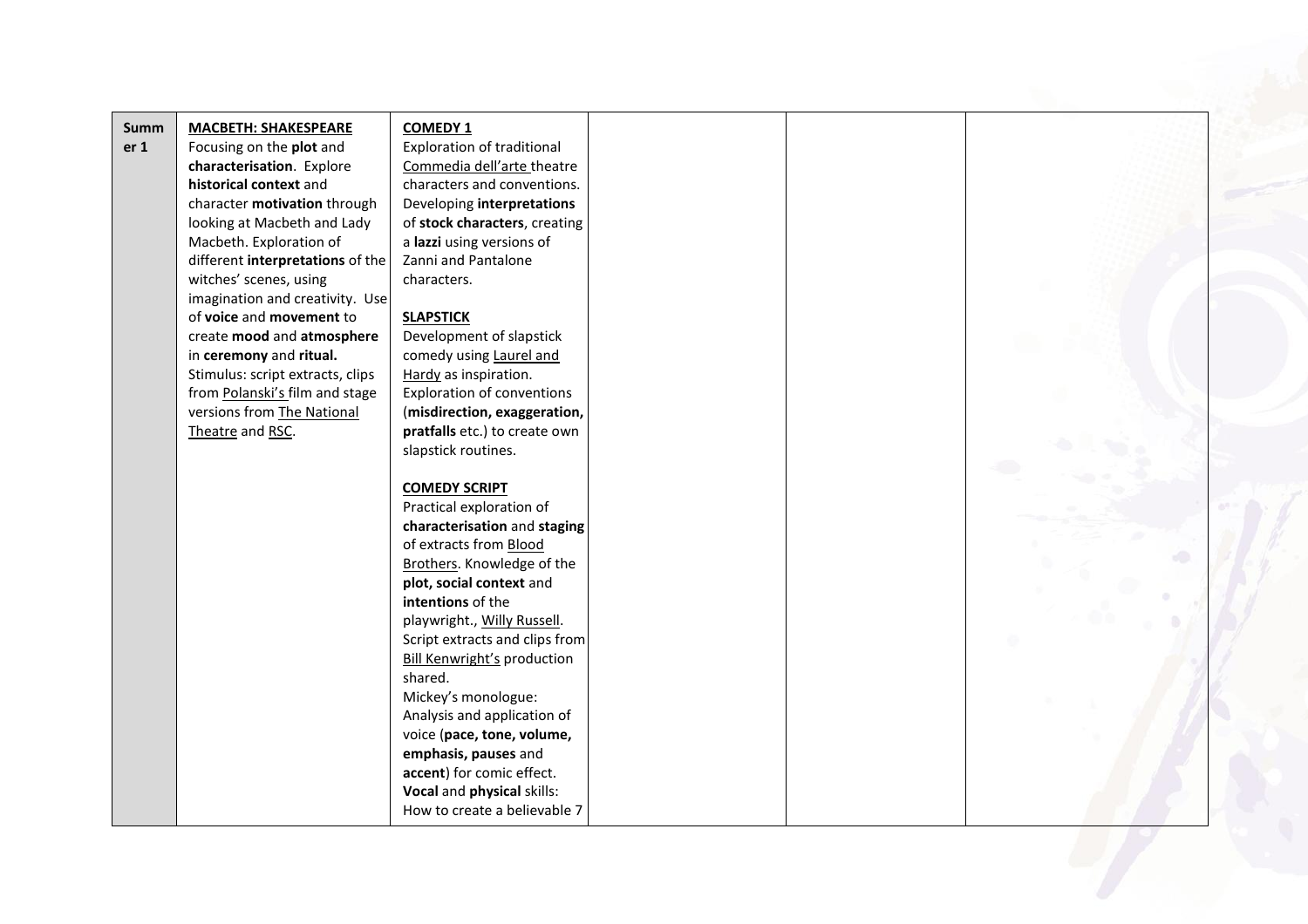|                         |                                                                                                                                                                                                                                                                                                                     | year old for the stage, using<br>Stanislavski's emotion<br>memory.<br>Mickey and Edward: an<br>exploration of class<br>differences and status<br>through accent and body<br>language, with a focus on<br>comedy.                                                                                                            |                                                                                                                                                                                                                                                                                                                                                                                                                                                              |                         |
|-------------------------|---------------------------------------------------------------------------------------------------------------------------------------------------------------------------------------------------------------------------------------------------------------------------------------------------------------------|-----------------------------------------------------------------------------------------------------------------------------------------------------------------------------------------------------------------------------------------------------------------------------------------------------------------------------|--------------------------------------------------------------------------------------------------------------------------------------------------------------------------------------------------------------------------------------------------------------------------------------------------------------------------------------------------------------------------------------------------------------------------------------------------------------|-------------------------|
| Summ<br>er <sub>2</sub> | <b>TITANIC</b><br>Use of historical sources and<br>personal research to create<br>character. Exploration of class<br>and status, through levels and<br>proxemics on stage.<br>Introduction to physical theatre<br>and soundscape. Development<br>of devising skills using<br>Stanislavski's Given<br>Circumstances. | <b>COMEDY 2</b><br><b>COMEDY SCRIPT EXTRACTS</b><br>Bouncers. Introduction to<br>Godber's multi-role work.<br>Exploration of stereotypes<br>and caricature for comedic<br>effect. Exaggerated use of<br>voice and body language to<br>create a) Bouncers, b) Girls,<br>c) Lads. Lecog's 7 tension<br>states are introduced. | <b>COMPONENT 1c</b><br><b>BRECHT'S EPIC THEATRE:</b><br>Research and<br>workshops exploring<br>Brecht's theories and<br>techniques for<br>breaking the fourth<br>wall.<br>Practical exploration<br>of Brechtian<br>approaches: use of<br>placards, multi-role,<br>split-role, spass,<br>gestus and<br>alienation etc.<br>Comparison with<br>RSC's traditional<br>version of Macbeth<br><b>Splendid Productions</b><br>'Macbeth' Dir. Kerry<br>Frampton (DVD) | <b>COURSE COMPLETED</b> |